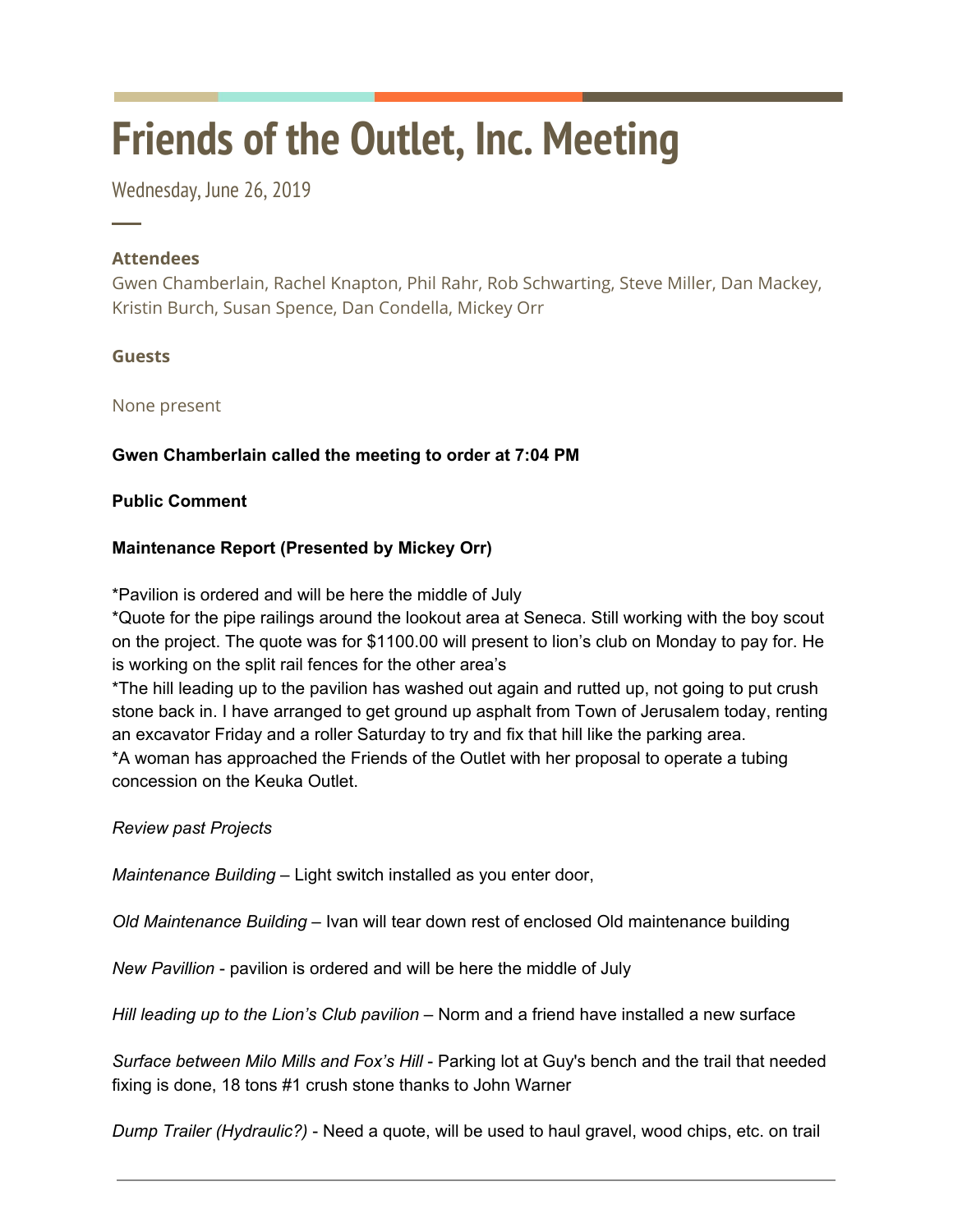*Back Pack Sprayer* – Need a quote, will be used for unwanted plants, specifically Poison Ivy

*Porta Potties* – running out of toilet paper (Gwen recommends asking Affordable Portables to leave some extra toilet paper and hand sanitizer with the board members so we can replace as needed)

*On Going to Do List:*

*Surface* – Getting a quote from Tim Hansen and city hill for trail between Milo Mills toward Turtle pond where the gravel road was put.

*Buildings / Safety* – Bad undercut just west of Turtle Creek

*Town of Milo task List* Fox's Hill Culvert, Sluice pipe project. Leaning Wall at Seneca Mills

Next Scheduled Meeting: 10 July, 2019 Cascade 7:00 PM

*8:07 PM Kristin motions to accept the minutes from May, Dan M seconds it. The motion passes.*

#### **Finance Report (presented by Steve Stork)**

Rob Schwarting motions to accept the report, Rachel seconds it. The motion passes.

#### **Membership Report (Sent in by Kristi Hoag)**

#### **Planning Committee (presented by Rob Schwarting)**

Gwen handed out a report on our committee plan from last August about our priorities for projects so that we, as a board, could check our progress.

Discussion around the bike fix-it station arose--potential for a partnership/sponsorship with a local bike store. Gwen will approach Martin's bike shop and Dan M. will approach Weaver's.

Rob has concerns about how to raise an appropriate amount of funds for the trail upgrades that are included in our vision. He recommends that this become a priority for our board because it's a major undertaking that cannot just be left to one or two people.

Dan C wonders if the Army Corps of Engineers might be able to help with a grant to fix the bank that is eroding.

Gwen recommends writing letters to local municipalities to ask for more support in completing projects.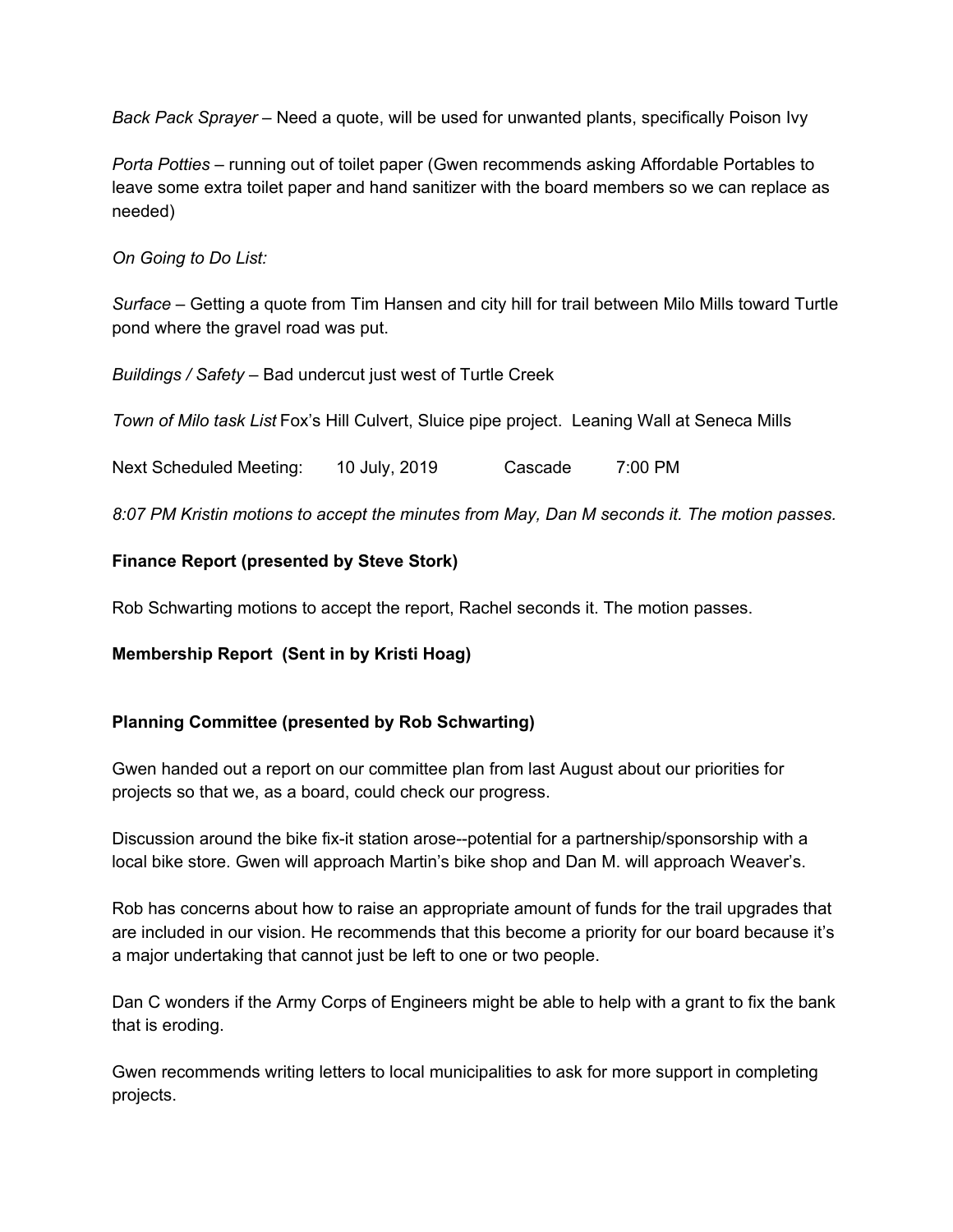The board consensus is that the resurfacing of the trail and the erosion of the trail are our number one priorities, but that creating stage/event space is second (in order to help bring in more money to help with these financial projects).

Steve M wonders how this priority change (erosion is number 1) affects the priorities by trail sections. Gwen points out that the other priorities are still mostly being met, and we can continue to work on those with our major priority.

Rob will continue to look into grant research.

# **Community Relations Report (presented by Phil Rahr)**

Phil helped Milly's pantry pack the bags with granola bars and trail guides.

The arts festival went well. The rock painting was popular. 5 new members were brought in for \$110.

\$90 family membership from a woman who had her wedding on the trail.

The coloring and writing contest (roughly 150 participants). The community relations committee will choose winners and notify them and give them prizes. Some top participants can be displayed in the kiosks on the trail. (Rob recommends having the top pictures hung in local banks).

HGTV was on the trail yesterday to film for Lakefront Bargain Hunt.

The newsletter is almost ready to go out.

Phil would like a key so that he can update the kiosks

Trail guides need a minor update before the next reprinting.

Steamboat Castle would like to donate toward another printing of the trail guides because they hand them out at their B&B and are successful with them.

Our first Climbing Bines "Making Friends" event at their monthly brunch is this Sunday (Hannah and Rachel are running this).

## **President's Report (Presented by Gwen Chamberlain)**

**Cascade Buildings:** No change from May report: Awaiting results of the building survey by Arcadis. Two engineers were at the site May 16.

**Grants:** We did not receive the Doppelt grant for trail surface improvement. Please see the attached letter I plan to send to the Yates County Legislature Finance Committee.

**Bank erosion repairs:** The contractors at the FEMA site were unable to work at all last week due to high water. They were not able to build a detour, so the area between Cherry Street and Fox Mills will be closed Mondays through Thursdays while they work. The entire trail will be open from Thursday evening to Monday morning. I visited the site near the turtle pond with John Warner last week. He has posted orange fencing to keep people from the edge.

**Signs:** The sign for May's Mills/Cascade has been ordered.